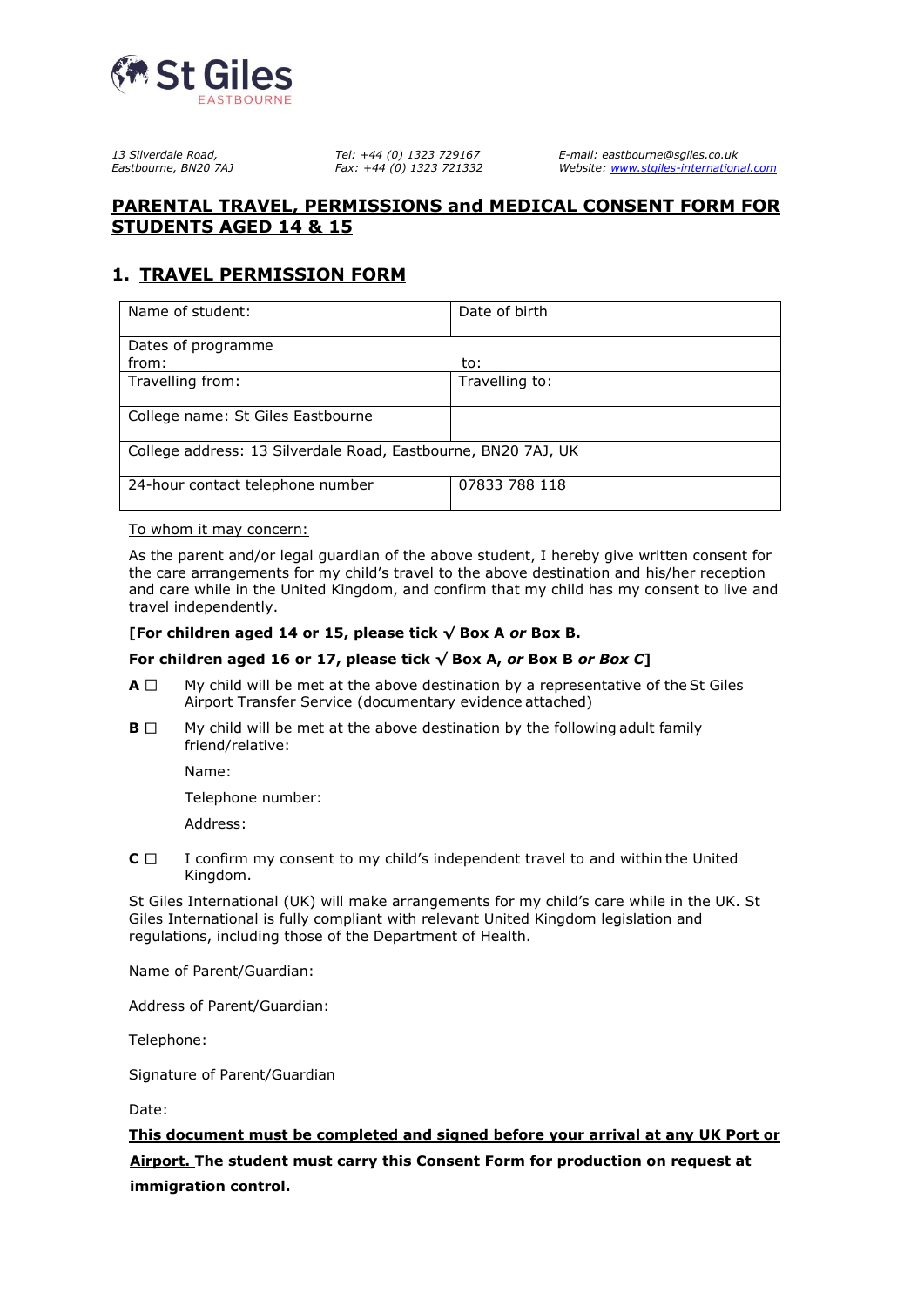

# **2. GENERAL PERMISSIONS FORM**

| <b>Student details</b>        |  |
|-------------------------------|--|
| Last name of student          |  |
| First name of student         |  |
| Date of birth                 |  |
| Course dates (start/end date) |  |
| Mobile/cell phone number of   |  |
| student during stay           |  |
| E-mail address of student     |  |

| Contact details of parents or legal guardian |  |  |  |  |
|----------------------------------------------|--|--|--|--|
| Last name                                    |  |  |  |  |
| First name                                   |  |  |  |  |
| Address                                      |  |  |  |  |
|                                              |  |  |  |  |
| Telephone number                             |  |  |  |  |
| Mobile/cell phone number                     |  |  |  |  |
| E-mail                                       |  |  |  |  |
| Level of English                             |  |  |  |  |

| If the parents/guardian cannot be reached, the following person should be<br>contacted |  |  |  |  |
|----------------------------------------------------------------------------------------|--|--|--|--|
| Last name                                                                              |  |  |  |  |
| First name                                                                             |  |  |  |  |
| Relationship to student                                                                |  |  |  |  |
| Telephone number                                                                       |  |  |  |  |
| Mobile/cell phone number                                                               |  |  |  |  |
| E-mail                                                                                 |  |  |  |  |
| Level of English                                                                       |  |  |  |  |

## **Please read the following information carefully and tick √ ALL the relevant boxes on the left**

We, the parents/legal guardians consent that our son/daughter can take part in a language course at St Giles International Highgate. We confirm that our child has enough sense of maturity and responsibility to study at a school where there will be students aged 18 and over.

#### **We understand that:**

| 1. Our child will normally study in classes with students aged 14-17                                                                                         |  |
|--------------------------------------------------------------------------------------------------------------------------------------------------------------|--|
|                                                                                                                                                              |  |
|                                                                                                                                                              |  |
| 2. Our child will travel between the school and the homestay unsupervised                                                                                    |  |
| 3. Our child will not be supervised during their free time, e.g. between the end of                                                                          |  |
| their lessons at the school and returning to their homestay. This could include                                                                              |  |
| shopping                                                                                                                                                     |  |
| 4. All students under the age of 16 must be home by 21.00 pm at night, Sunday<br>to Thursday, and by 22.00 on Friday and Saturday. Normally, if our child    |  |
| leaves the homestay in their free time, for an intended period of more than 1<br>hour, he/she must be accompanied by another student under the age of 18, or |  |
| with a member of the school staff, or with an adult who has been approved by<br>you or the school. Your child must inform the hosts where they are going and |  |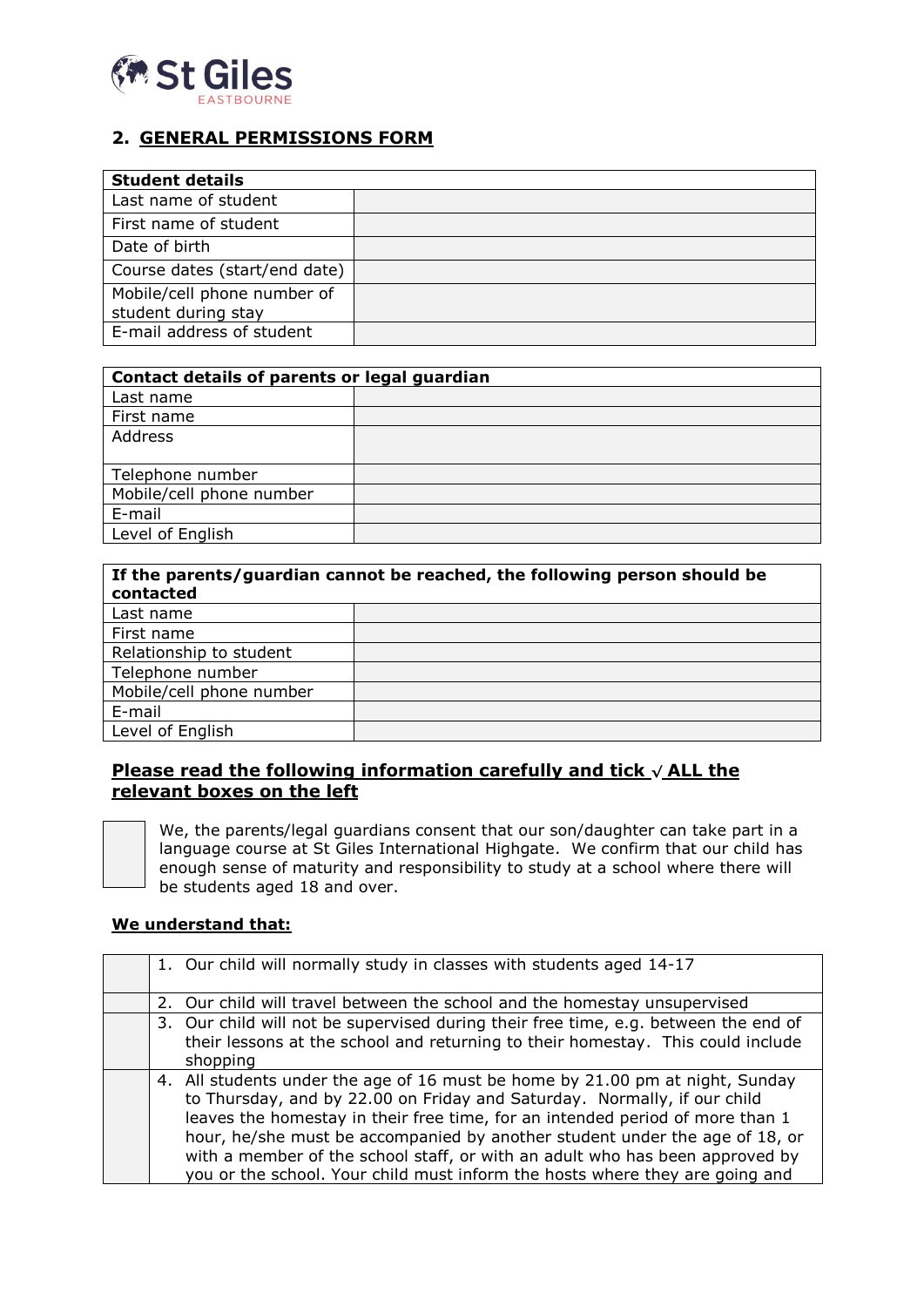

| who they are going with, as outlined in our Under-18 Disciplinary Policy. Our<br>child will keep his/her mobile phone turned on. |                                                                                                                                                                                                                                                   |                                                                                                                                                                  |            |  |           |  |
|----------------------------------------------------------------------------------------------------------------------------------|---------------------------------------------------------------------------------------------------------------------------------------------------------------------------------------------------------------------------------------------------|------------------------------------------------------------------------------------------------------------------------------------------------------------------|------------|--|-----------|--|
|                                                                                                                                  | 5. Can your child go out unsupervised until 21.00 pm at night,<br><b>Yes</b><br><b>No</b><br>Sunday to Thursday and until 22.00 on Friday and Saturday?                                                                                           |                                                                                                                                                                  |            |  |           |  |
|                                                                                                                                  | 6. If you wish your child to be home <b>before</b> these times, please indicate the time                                                                                                                                                          |                                                                                                                                                                  |            |  |           |  |
|                                                                                                                                  | below.                                                                                                                                                                                                                                            |                                                                                                                                                                  |            |  |           |  |
|                                                                                                                                  |                                                                                                                                                                                                                                                   |                                                                                                                                                                  |            |  |           |  |
|                                                                                                                                  |                                                                                                                                                                                                                                                   |                                                                                                                                                                  |            |  |           |  |
|                                                                                                                                  | 7. Three weekday social program activities are included in the weekly course fees<br>for students studying a program of 28 lessons per week. All school social<br>activities are supervised by school staff who can assist the students attending |                                                                                                                                                                  |            |  |           |  |
|                                                                                                                                  | the activity. We strongly advise all students to return to their host family with                                                                                                                                                                 |                                                                                                                                                                  |            |  |           |  |
|                                                                                                                                  | a friend, or preferably by taxi, particularly in the evening when it is dark. You<br>can see examples of the social programme on our web site at                                                                                                  |                                                                                                                                                                  |            |  |           |  |
|                                                                                                                                  |                                                                                                                                                                                                                                                   | http://www.stgiles-international.com/student-services/leisure/                                                                                                   |            |  |           |  |
|                                                                                                                                  |                                                                                                                                                                                                                                                   | 8. Our child will have sufficient money to pay for lunches at the school, and for                                                                                |            |  |           |  |
|                                                                                                                                  |                                                                                                                                                                                                                                                   | transportation in London. For guidance, £6 per day should be sufficient for<br>lunch and drinks in the school canteen, and a typical taxi fare is currently $E7$ |            |  |           |  |
|                                                                                                                                  |                                                                                                                                                                                                                                                   | from the centre of Eastbourne to the school, approximately. Please see                                                                                           |            |  |           |  |
|                                                                                                                                  |                                                                                                                                                                                                                                                   | http://www.stgiles-international.com/downloads/budget-Eastbourne.pdf for                                                                                         |            |  |           |  |
|                                                                                                                                  | guidance on other costs.                                                                                                                                                                                                                          | 9. The school requires written permission for students under the age of 16 to                                                                                    |            |  |           |  |
|                                                                                                                                  |                                                                                                                                                                                                                                                   | leave Eastbourne, either with a friend under the age of 18, or a member of the                                                                                   |            |  |           |  |
|                                                                                                                                  |                                                                                                                                                                                                                                                   | school staff, or with an adult approved by you or the school. Your child must                                                                                    |            |  |           |  |
|                                                                                                                                  |                                                                                                                                                                                                                                                   | tell the school in advance where he/she is going, what their travel plans are,                                                                                   |            |  |           |  |
|                                                                                                                                  |                                                                                                                                                                                                                                                   | who they are going with and what time they will return.<br>10. If our child visits a friend/relative they must have the school's permission and                  |            |  |           |  |
|                                                                                                                                  |                                                                                                                                                                                                                                                   | they must inform the school and host family of their travel plans and who they                                                                                   |            |  |           |  |
|                                                                                                                                  |                                                                                                                                                                                                                                                   | are going to visit. The friend/relative must collect our child and return them to                                                                                |            |  |           |  |
|                                                                                                                                  | the homestay.                                                                                                                                                                                                                                     | 11. Can your child visit a named friend/relative and stay                                                                                                        | <b>Yes</b> |  | <b>No</b> |  |
|                                                                                                                                  | overnight?                                                                                                                                                                                                                                        |                                                                                                                                                                  |            |  |           |  |
|                                                                                                                                  | Name of friend/relative:                                                                                                                                                                                                                          |                                                                                                                                                                  |            |  |           |  |
| Address:                                                                                                                         |                                                                                                                                                                                                                                                   |                                                                                                                                                                  |            |  |           |  |
|                                                                                                                                  |                                                                                                                                                                                                                                                   |                                                                                                                                                                  |            |  |           |  |
|                                                                                                                                  |                                                                                                                                                                                                                                                   |                                                                                                                                                                  |            |  |           |  |
|                                                                                                                                  |                                                                                                                                                                                                                                                   |                                                                                                                                                                  |            |  |           |  |
|                                                                                                                                  | Telephone number:                                                                                                                                                                                                                                 |                                                                                                                                                                  |            |  |           |  |
|                                                                                                                                  |                                                                                                                                                                                                                                                   | 12. The school takes bookings for full-day trips on Saturdays and some Sundays. These                                                                            |            |  |           |  |
|                                                                                                                                  |                                                                                                                                                                                                                                                   | are organised by an external company. Students under the age of 16 are able to go                                                                                |            |  |           |  |
|                                                                                                                                  |                                                                                                                                                                                                                                                   | on selected excursions and will be accompanied by a supervisor arranged by the                                                                                   |            |  |           |  |
|                                                                                                                                  |                                                                                                                                                                                                                                                   | school. Students must stay with the supervisor throughout the trip.                                                                                              |            |  |           |  |
|                                                                                                                                  |                                                                                                                                                                                                                                                   | 13. My child can go on supervised full-day excursions                                                                                                            | <b>YES</b> |  | <b>NO</b> |  |
|                                                                                                                                  |                                                                                                                                                                                                                                                   | 14. All students under the age of 16 MUST have a return airport taxi transfer,                                                                                   |            |  |           |  |
|                                                                                                                                  |                                                                                                                                                                                                                                                   | unless they are travelling with a named relative or adult friend. Students must<br>also carry the Parental Travel Consent Form                                   |            |  |           |  |
|                                                                                                                                  |                                                                                                                                                                                                                                                   | 15. Many airlines require children under the age of 16 to be escorted to the check-                                                                              |            |  |           |  |
|                                                                                                                                  |                                                                                                                                                                                                                                                   | in desk at the airport on their return home. Please check if this is a                                                                                           |            |  |           |  |
|                                                                                                                                  |                                                                                                                                                                                                                                                   | requirement of your child's airline. We can arrange an assisted check-in -                                                                                       |            |  |           |  |
|                                                                                                                                  | for further information.                                                                                                                                                                                                                          | there is an extra charge for this service. Please contact the school office                                                                                      |            |  |           |  |
|                                                                                                                                  | <b>School and host family rules:</b>                                                                                                                                                                                                              |                                                                                                                                                                  |            |  |           |  |
|                                                                                                                                  |                                                                                                                                                                                                                                                   | 16. Our Under-18 Disciplinary Policy is attached. We ask both the student and<br>his/her parents/guardians to sign the Policy to indicate they have read,        |            |  |           |  |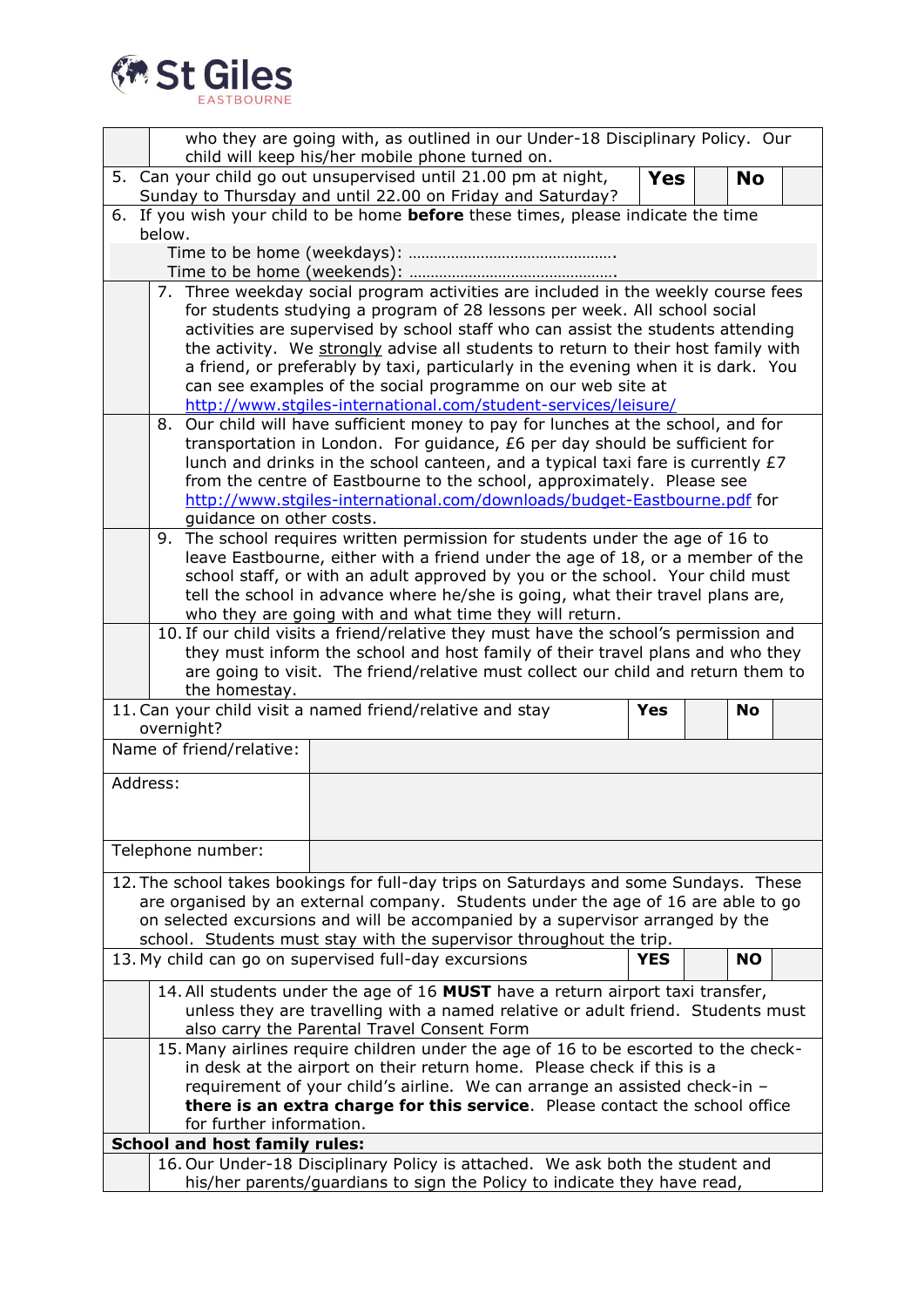

**understood and agreed to the Policy.** 

### **3. MEDICAL DETAILS & PARENTAL CONSENT FORM**

| Does your child have a condition or illness that requires medical treatment? |                                            |  |  |                                                                                          |
|------------------------------------------------------------------------------|--------------------------------------------|--|--|------------------------------------------------------------------------------------------|
| <b>YES</b>                                                                   | <b>NO</b>                                  |  |  |                                                                                          |
| If yes, please give details:                                                 |                                            |  |  |                                                                                          |
|                                                                              |                                            |  |  |                                                                                          |
|                                                                              |                                            |  |  |                                                                                          |
|                                                                              | Does your child suffer from any allergies? |  |  |                                                                                          |
| <b>YES</b>                                                                   | <b>NO</b>                                  |  |  |                                                                                          |
|                                                                              | If yes, please give details:               |  |  |                                                                                          |
|                                                                              |                                            |  |  |                                                                                          |
|                                                                              |                                            |  |  |                                                                                          |
|                                                                              |                                            |  |  | Is your child taking any medication at present?                                          |
| <b>YES</b>                                                                   | <b>NO</b>                                  |  |  |                                                                                          |
|                                                                              | If yes, please give details:               |  |  |                                                                                          |
|                                                                              |                                            |  |  |                                                                                          |
|                                                                              |                                            |  |  |                                                                                          |
|                                                                              |                                            |  |  | Can your child be given over-the-counter medicine (e.g. paracetamol; cough medicine?)    |
| <b>YES</b>                                                                   | <b>NO</b>                                  |  |  |                                                                                          |
|                                                                              |                                            |  |  | We, the parents/guardian, agree that in the case of illness our child should be attended |
| by a doctor or hospitalised or operated on in an emergency, and may be given |                                            |  |  |                                                                                          |
|                                                                              |                                            |  |  | medication according to a qualified doctor's advice in an emergency                      |
| <b>YES</b>                                                                   | <b>NO</b>                                  |  |  |                                                                                          |
|                                                                              |                                            |  |  | We, the parents/guardian, agree to inform the school of any change in our                |
| child's medical condition before his/her arrival at the school.              |                                            |  |  |                                                                                          |
|                                                                              |                                            |  |  | Comments: to be completed by a parent/legal guardian if you have any additional          |
| requests or information that is relevant to your child's stay at St Giles    |                                            |  |  |                                                                                          |
|                                                                              |                                            |  |  |                                                                                          |
|                                                                              |                                            |  |  |                                                                                          |
|                                                                              |                                            |  |  |                                                                                          |

## **4. COMPULSORY SCHOOL AGE**

| Is your child of compulsory school age in your country of<br>residence? (Yes/No)                                                                                                                                             | Yes | No |  |
|------------------------------------------------------------------------------------------------------------------------------------------------------------------------------------------------------------------------------|-----|----|--|
| If you answered yes, can you confirm that you have<br>permission from the school or the relevant authorities for<br>your child to attend classes at St Giles, or that they are<br>attending only during the school holidays? | Yes | No |  |